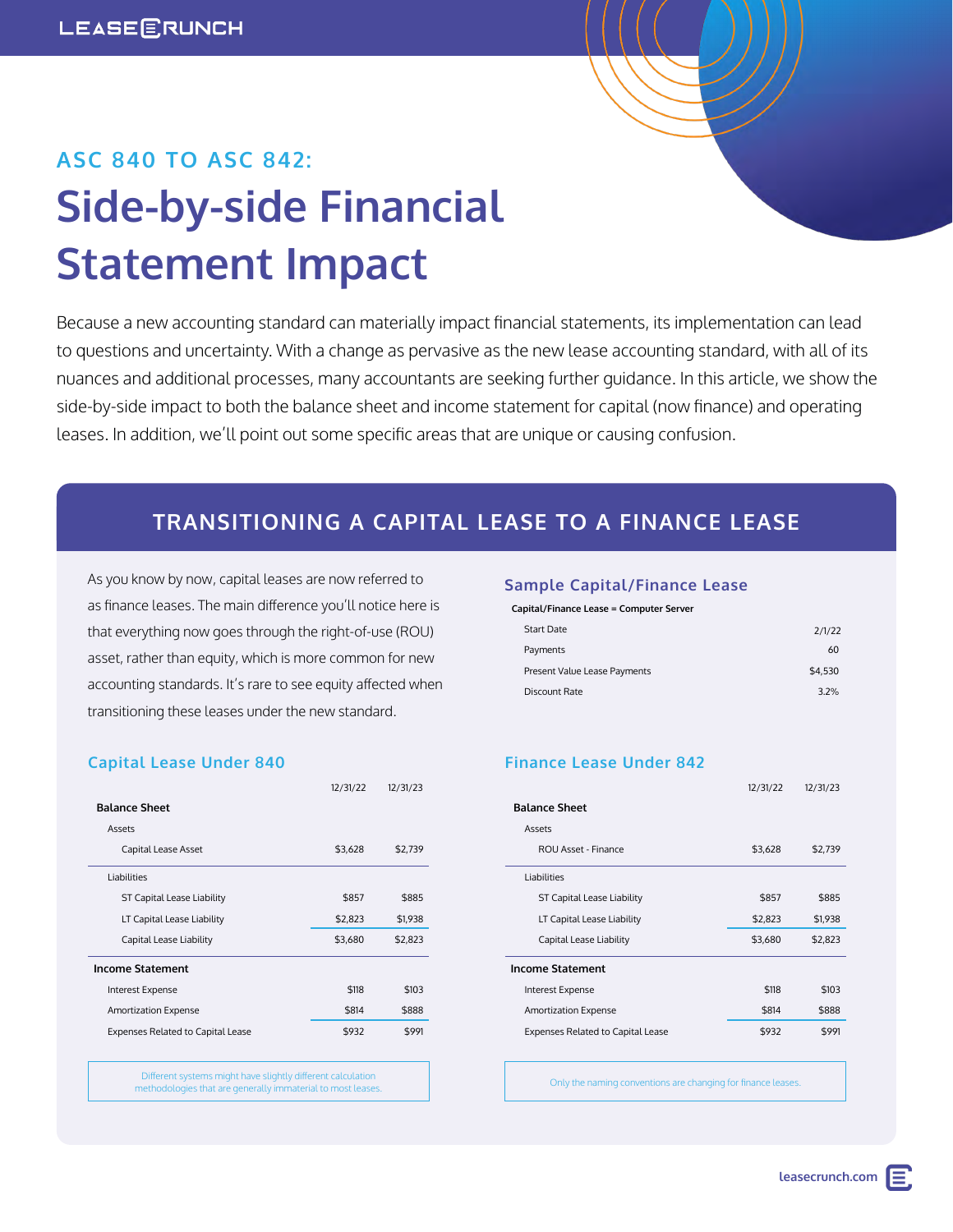## **LEASEERUNCH**

## **TRANSITIONING AN OPERATING LEASE**

**Operating Lease Under 842 = Office**

Monthly payments start at \$1,000 and increase by \$25 each year

Start Date 1/1/22 Term 10

**Sample Operating Lease**

Every January, no rent due

The significant change with the new lease standard comes with the operating lease. Companies must book an ROU asset and lease liability to the balance sheet, while concepts like deferred or prepaid rent go away for these leases. The following lease shows how different the operating lease looks under ASC 840 vs. ASC 842.

### **Operating Lease Under 840 = Office**

#### Discount Rate 4.2% 12/31/22 12/31/23  **Balance Sheet** Assets ROU Asset \$90,960 \$82,430 There is no concept of deferred rent or prepaid rent under ASC 842. Instead, these now flow through the ROU Asset. Liabilities ST Lease Liability - Operating **\$7,567** \$8,172 LT Lease Liability - Operating **\$84,630** \$76,459 The ST and LT lease liability for operating leases should be kept in separate accounts from the ST and LT lease liability for finance leases \$92,197 \$84,630 **Income Statement** Operating Lease Expense **\$12,238** \$12,238 Operating lease expense doesn't change under ASC842 despite the addition of an asset and liability. While the operating lease expense doesn't change, the new asset and liability can be a material addition to the balance sheet. 12/31/22 12/31/23  **Balance Sheet** Assets {none} Liabilities Deferred Rent  $$1,238$  \$2,200 **Income Statement** Operating Lease Expense **12.238** \$12,238 Note that the expense is the same each year because it has been straight-lined over the life of the lease.